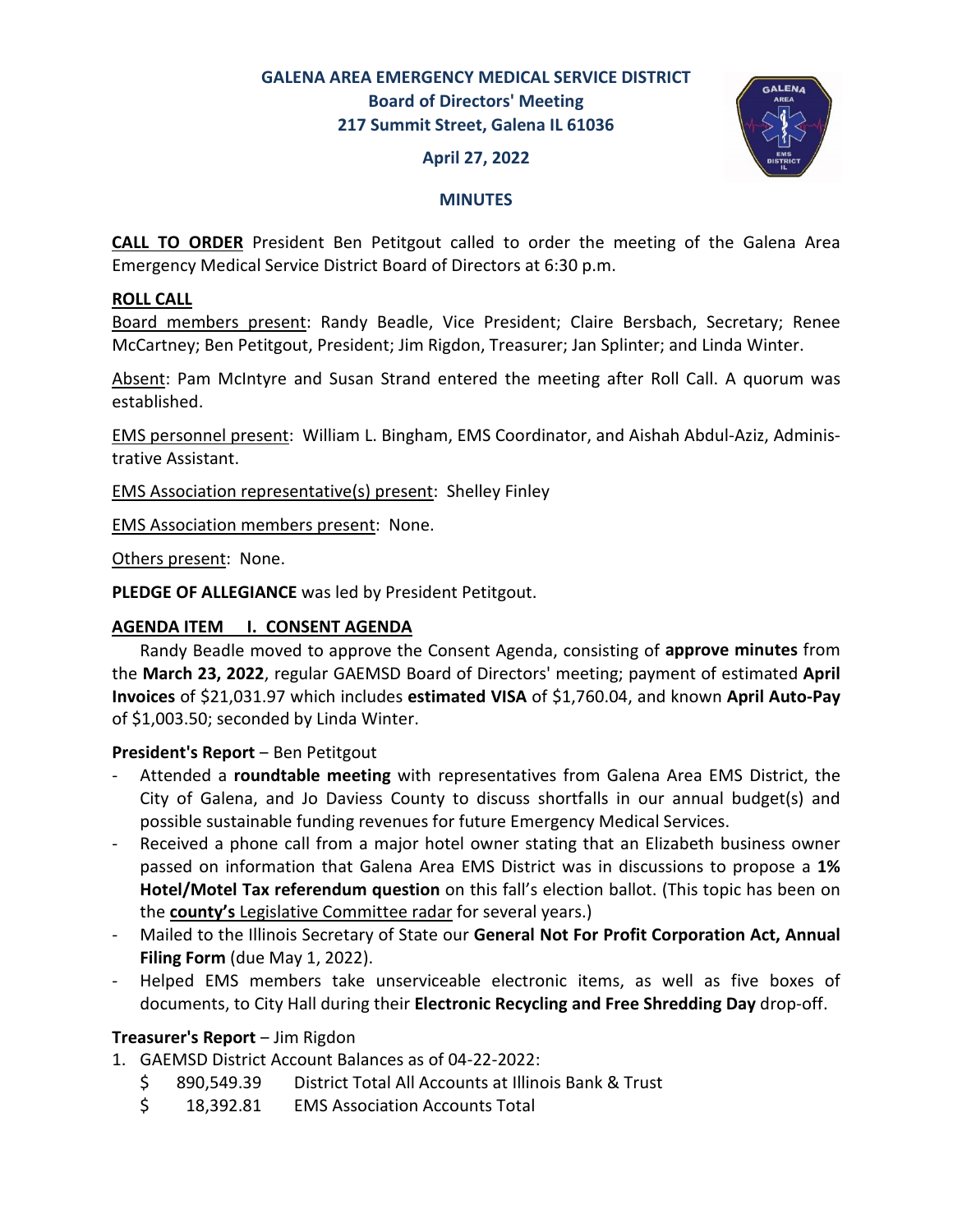## AGENDA ITEM **I.** CONSENT AGENDA – continued:

**Treasurer's Report** ‒ Jim Rigdon ‒ continued:

2. Financial Statements for the period ended 03-31-2022:

|    | \$1,174,622.84 | Assets                                                 |
|----|----------------|--------------------------------------------------------|
|    |                | Includes \$262,402.47 Accounts Receivable amounts      |
|    | 19,239.01      | Liabilities                                            |
| S. | (26,833.66)    | Revenue                                                |
|    |                | Includes \$52,518.88 Contractual Allowances & Bad Debt |
|    | 32,077.30      | Expenses                                               |
|    | 286,303.90     | Year-to-Date Operating Income / (Loss)                 |

## **Secretary's Report** – Claire Bersbach

- Worked with Board President Petitgout on the information to be included for the Round Table discussion. Copied and **assembled the Information Packets**.
- Attended April 5, 2022, **Round Table discussion** with GAEMSD Board President, Ben Petitgout; EMS Coordinator, William Bingham; Galena City Mayor, Terry Renner; Galena City Administrator, Mark Moran; Jo Daviess County Board Chair, Don Hill; and Jo Daviess County Administrator, Scott Toot.
- Attended April 13, 2022, **Budget Committee meeting**.
- Continued to work with Board President Petitgout on Policy revisions.

## **Approve Policy**:

A. Remove/Revise: COMPENSATION

Motion carried.

## **END OF CONSENT AGENDA**

## AGENDA ITEM II. CITIZEN'S COMMENTS - None.

## **AGENDA ITEM III. REPORTS**

1. **EMS Coordinator's Report** – William Bingham

 The new **Ambulance Billing Rates** are completed. These will be presented to the Board this evening with hopes of approving it this evening and effective May 1, 2022.

 The **updated Special Detail/Stand-by Rates** are completed and will be presented to the Board this evening for consideration.

 We continue to focus on **Vehicle Maintenance, Driver Training**, maintaining both ambulances clean inside and out, and that all members are on the same page regarding fuel, disposable equipment, confirmation that everything is working properly, and that staff is in the loop so that issues will be addressed immediately. This is an on-going process that will be discussed with all members throughout the next few months.

 On Monday evening, April 25, our crew members participated in a **Galena Fire Department training exercise with live-fire conditions**. While we do respond to rehabilitation situations as needed, it is important that training such as this allows our members to become familiar with these situations. This is an opportunity for our members to have this level of exposure to be effective when these situations occur. Stephanie Moore (Galena EMT) will lead the EMS component and will report back after the drill to discuss any shortfalls we have going forward.

 We have a **Special Detail** on Saturday, April 30. This is a **Galena River Trail Kiwanis Club Run** from 7:30 a.m. to 10:30 a.m.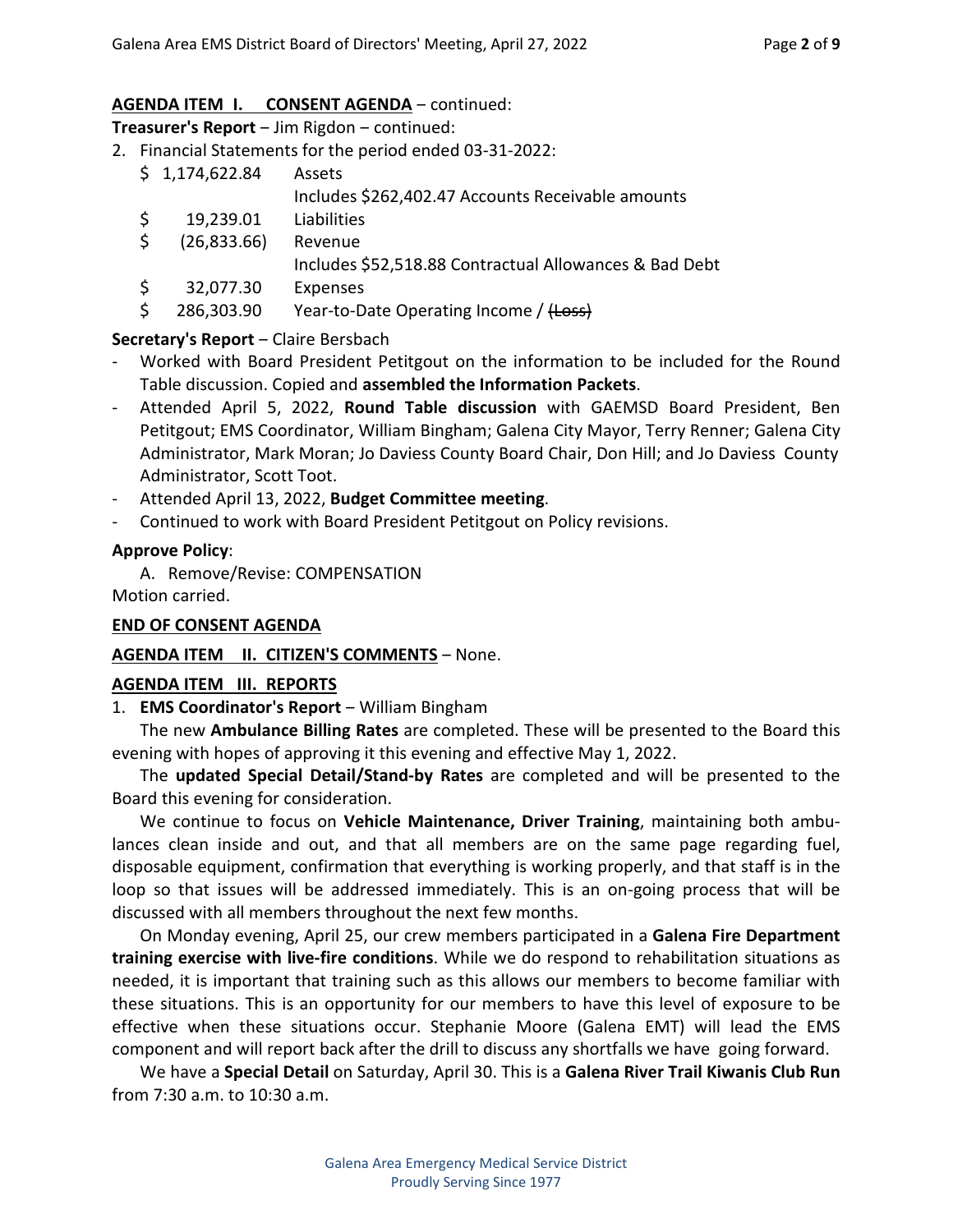#### **AGENDA ITEM III. REPORTS** – continued:

1. **EMS Coordinator's Report** – William Bingham – continued:

 Arrangements have been made with SwedishAmerican/UW Health to have **four additional members trained as CPR Instructors**. These members are Christian Gronewold, Chris Garza, Tadeo O'Brien, and Bill Bingham. This class will be held in Rockford on June 14.

 We will be hosting our **annual Spring Clean-Up** on May 7 from 9:00 a.m. to 1:00 p.m. The cleanup will include vehicles, bays, medical and other equipment, spare bay, entire station, kitchen, bedrooms, bathrooms, windows, etc. The more personnel who participate, the earlier we will wrap up.

 Bingham is proud of the way Galena EMS has fallen into place but understands that there is much more to do. We have **more members willing to step up and move this organization forward**. The best thing that can happen now is to keep everyone engaged, confident, and proud to be a Galena Area EMS member.

 To our Board Members and on behalf of all GAEMSD Members, please accept our **sincere gratitude for the recent salary increases** that will be in effect May 1, 2022. Thank you.

**Ambulance Calls** – Month-to-date: we have had 41 calls. **Year-To-Date stands at 239 calls. Vehicle Report**: 1A18 has been performing very well.

6:45 p.m. EMS Coordinator Bingham left the meeting.

#### 2. **Administrative Assistant** ‒ Aishah Abdul-Aziz

Aishah requested to **transfer \$10,160.48 from Grant Account to District Account** to pay for medical supplies and medical equipment. Tracking of the money and invoices is kept on a file for Benning Group's Audit Review every year.

 Aishah advised she will be mailing a **Grant Application to Jo Daviess County Country Fair Charities** to request funding to **purchase AED Trainers, Pediatric Mannikins, and ALS Medical Equipment/Supplies**. Application has to be postmarked by May 1.

#### 3. **EMS Association Representative** – Shelley Finley

 There was no quorum for the last EMS Association business meeting. Shelley reported EMS Association President, Ken Calvert (and his wife), will be moving. As Vice President, Wayne Moyer will step up the end of June.

 Shelley said EMS members are **very appreciative of the recent pay increases** approved by the Board of Directors.

 The **training went well**; Tadeo (Tod) O'Brien covered **pharmacology**. EMT students have been **riding along** on calls under Shelley's and Aishah's licenses. The students are required to do "ride time." GAEMSD members have benefited from some of the "newer" techniques that the EMT students have been learning in their classes.

Aishah commented that **everybody has made the EMT students feel welcome**.

#### 4. **Committee Report(s)**

Ambulance Replacement Ad Hoc Committee - Jeremy Werner, Chair

 There has been **no movement at all**. No update on status of new ambulance; still waiting on getting a VIN (Vehicle Identification Number) which would be the first indication that the chassis is in production. We have been told that the manufacturers of ambulances and other emergency vehicles are lobbying for priority delivery from vehicle manufacturers.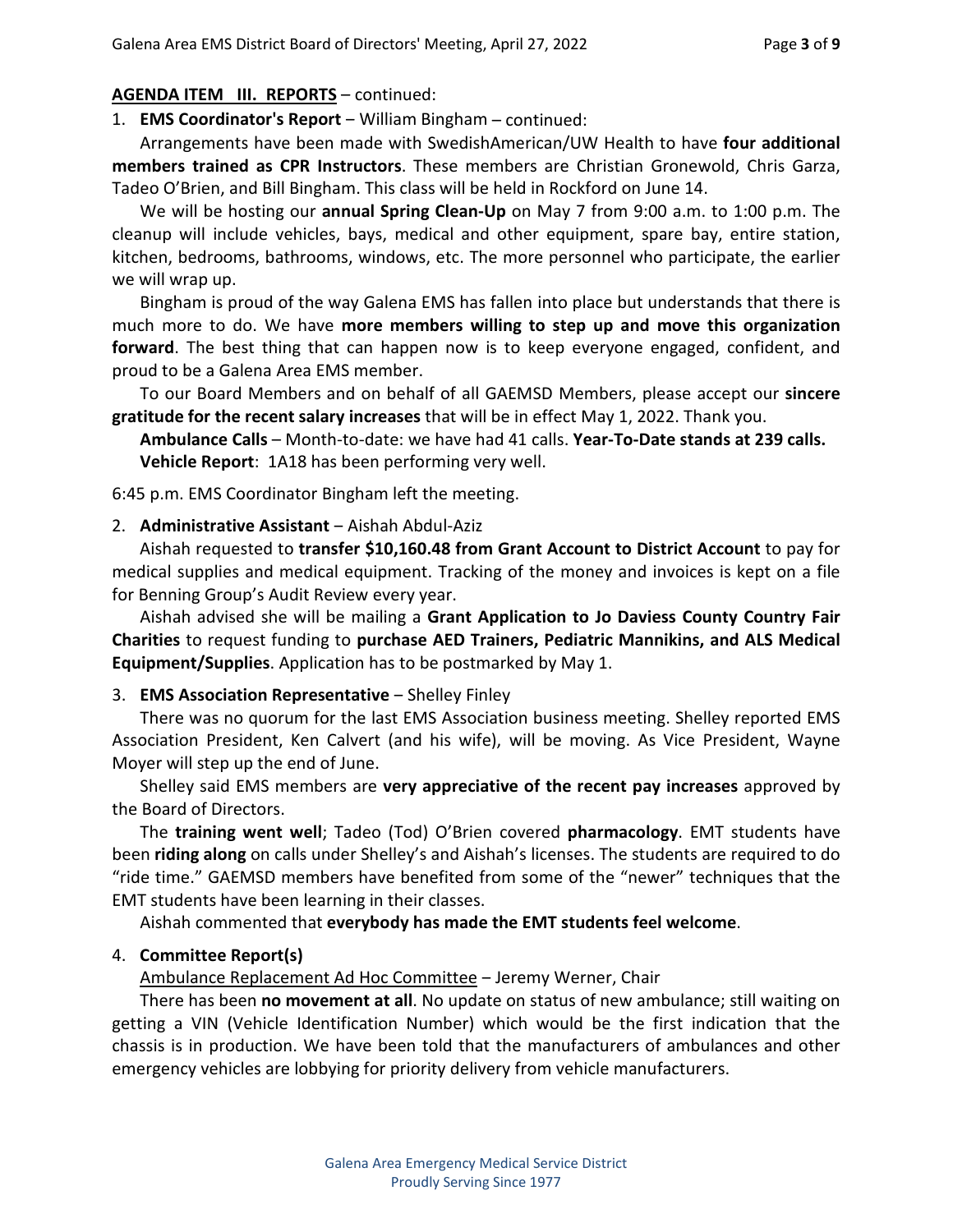#### **AGENDA ITEM III. REPORTS** – continued:

## 4. **Committee Report(s)** – continued:

Budget Ad Hoc Committee - Jim Rigdon, Chair

Committee comprised of Jim Rigdon, Chair; Linda Winter, Claire Bersbach, and Ben Petitgout, Board President met March 9 and 15, and April 13. Revenues and Expenses have been reviewed and **tightened as much as feasible**. Approving the FY 2022-2023 Budget is a New Business item.

## Nominating Ad Hoc Committee – Renee McCartney, Chair

 Renee compiled a list of persons to be nominated for the Galena Area EMS Board of Directors. Those Nominees are: Randy Beadle, Claire Bersbach, Renee McCartney, Pam McIntyre, Ben Petitgout, Jim Rigdon, Jan Splinter, and Linda Winter.

 President Petitgout commented that Susan Strand was not listed. Susan said family matters need more of her time. Petitgout agreed "family comes first" and thanked Susan for her years on the Board. Susan had been on the Board since 2006.

#### **AGENDA ITEM IV. UNFINISHED BUSINESS** – None.

#### **AGENDA ITEM V. NEW BUSINESS**

 1. Claire Bersbach moved to **adopt GAEMSD's FY 2022-2023 Budget** as presented; Jan Splinter seconded. President Petitgout commented the "numbers" are way up there. Projected Revenue is \$773,325.00; anticipated Expenses are \$1,124,340.00. "Operating Expense Reserve" (which we are required to Budget for according to our SSA#6 Contract with County) accounts for \$149,450.00 of the Expenses. Net Loss is \$347,740.00.

 Petitgout commented some line items were changed, some deleted, and a couple line items added. New: Administrative Expense and Insurance AD&D. We are averaging \$20,000.00 per month in wages. Petitgout will meet with McCoy Insurance to try to get our Insurance premium due dates to match our Fiscal Year.

 Petitgout asked Administrative Assistant, Aishah, to talk with our accounting agency in regard to some of the changes that will need to be made and also asked if we need to keep PPP (Paycheck Protection Program) "Loan Forgiven" on the Budget. Aishah indicated it needs to be shown until after the next audit. Motion carried.

 2. Ben Petitgout moved to provide a **pay increase for the EMS Coordinator** from \$1,500.00 per month to \$2,000.00 per month effective May 1, 2022; seconded by Randy Beadle. Board members agreed that it was well deserved. Motion carried.

 3. Claire Bersbach moved to provide a **pay increase for the Administrative Assistant** from \$750.00 per month to \$1,000.00 per month effective May 1, 2022; Jim Rigdon seconded. Board members agreed that it was well deserved. Motion carried.

 4. Randy Beadle moved to provide a **pay increase for On Call Hourly Wage for EMTs, EMRs, and Drivers** from \$7.50 per hour to \$8.00 per hour effective May 1, 2022; seconded by Linda Winter. There was no discussion. Motion carried.

 5. Renee McCartney moved to provide a **pay increase for Report Writing** from \$7.50 per report to \$8.00 per report effective May 1, 2022; seconded by Jan Splinter. There was no discussion. Motion carried.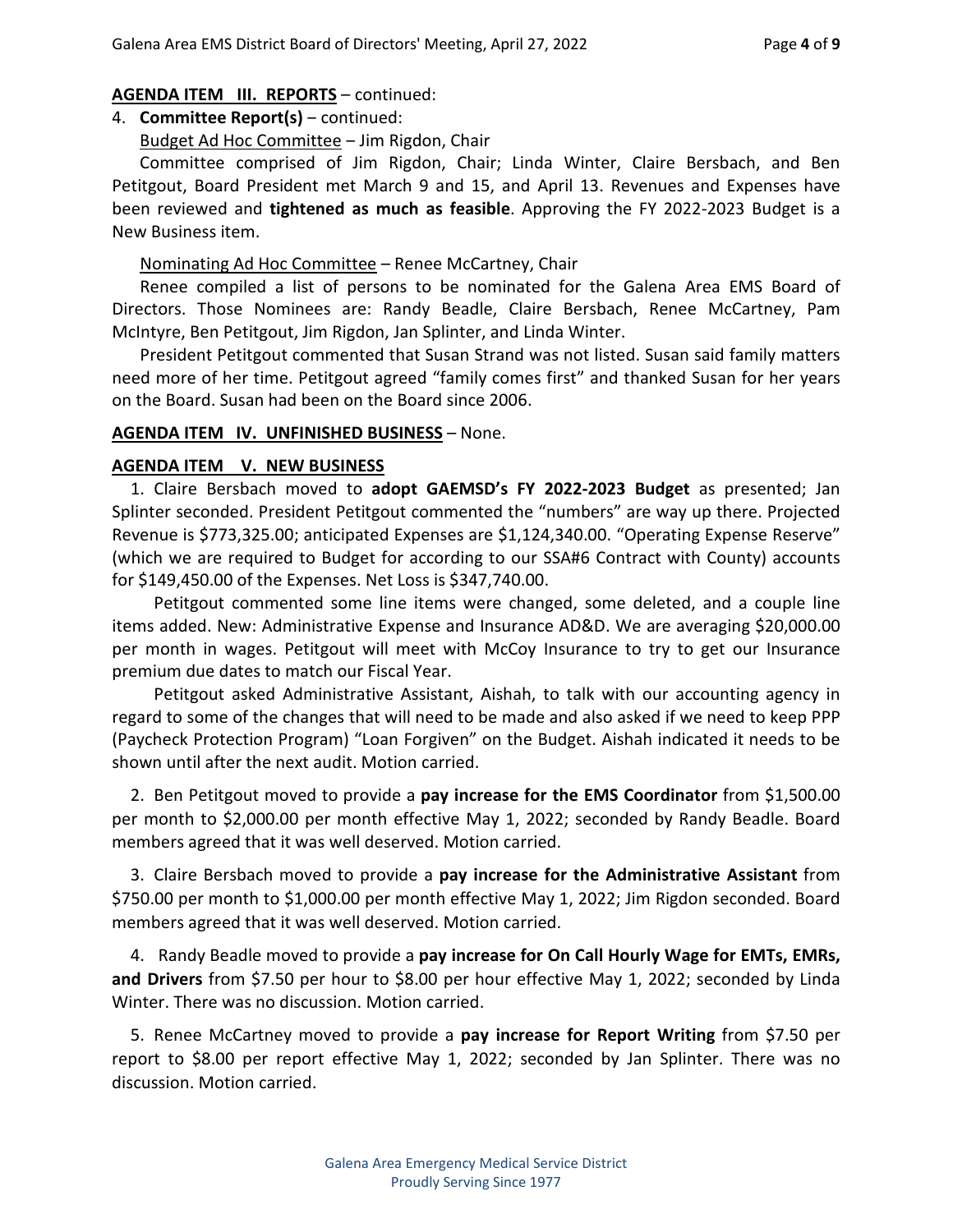## **AGENDA ITEM V. NEW BUSINESS - continued:**

 6. Claire Bersbach moved to provide a pay **increase for the Hourly Wage for Special Event/Special Work Detail** from \$7.50 per hour to \$8.00 per hour effective May 1, 2022; seconded by Pam McIntyre. There was no discussion. Motion carried.

 7. Ben Petitgout moved to **increase GAEMSD Ambulance Response Rates** effective May 1, 2022, per the chart provided to the Board; Claire Bersbach seconded. There was no discussion.

 Motion carried. The chart showing the approved Ambulance Response Rates is appended to these Minutes.

 8. Jim Rigdon moved to **increase GAEMSD Ambulance Standby Rates** effective May 1, 2022, per the chart provided to the Board; Randy Beadle seconded. Petitgout commented some of the increases are so that we cover our expenses for providing a three-member crew.

 Motion carried. The chart showing the approved Ambulance Standby Rates is appended to these Minutes.

 9. Ben Petitgout moved to **invest in FDIC Insured Investments with Illinois Bank & Trust**; Linda Winter seconded. Petitgout said there has been some movement with interest rates. Petitgout suggested possibly laddering an investment at three, six, nine months, perhaps multiple CDs. With the Federal Reserve Board due to meet in mid-May, Petitgout moved to postpone this motion to the May 26 GAEMSD Board meeting; seconded by Jan Splinter. By roll call vote, motion carried unanimously.

 10. Claire Bersbach moved to accept the **Letter of Engagement from Miner, Gilroy, and Meade** CPAs, PC for FY 2022-2023; Ben Petitgout seconded. Accounting Services increased from \$425.00 per month to \$450.00 per month; payroll check writing service increased from \$150.00 to \$170.00 for an overall increase of \$45.00 per month. There was no discussion. Motion carried.

 11. Renee McCartney moved to approve the **Board of Directors' Meeting Schedule for FY 2022-2023**; Linda Winter seconded. President Petitgout called attention to Board Orientation scheduled for September 15 and to the options for the November and December meeting dates. It was determined that the Board will meet on Tuesday, November 29, and on Thursday, December 29. Jim Rigdon asked about setting meeting dates so far in advance. As a public body, we are required to set meeting dates; they can always be changed if necessary.

 Motion carried. The chart showing the approved Board of Directors' Meeting Schedule is appended to these Minutes and will be posted on the exterior bulletin board.

## **AGENDA ITEM VI. CITIZEN'S COMMENTS** – None.

## **AGENDA ITEM VII. BOARD MEMBER CONCERNS AND COMMENTS**

 Susan Strand wished the Board all the best. Petitgout expressed appreciation for Susan's service on the Board. Several other Board members expressed similar sentiments.

EMT Class Graduation will be Tuesday, May 24. A notice will be sent to the Board.

 President Petitgout reminded Board members that in May our meetings will go back to Thursdays.

Aishah Abdul-Aziz thanked the Board for the pay increase.

 Petitgout remarked that this Board has come a long way in the past two years and he is proud of what we have accomplished.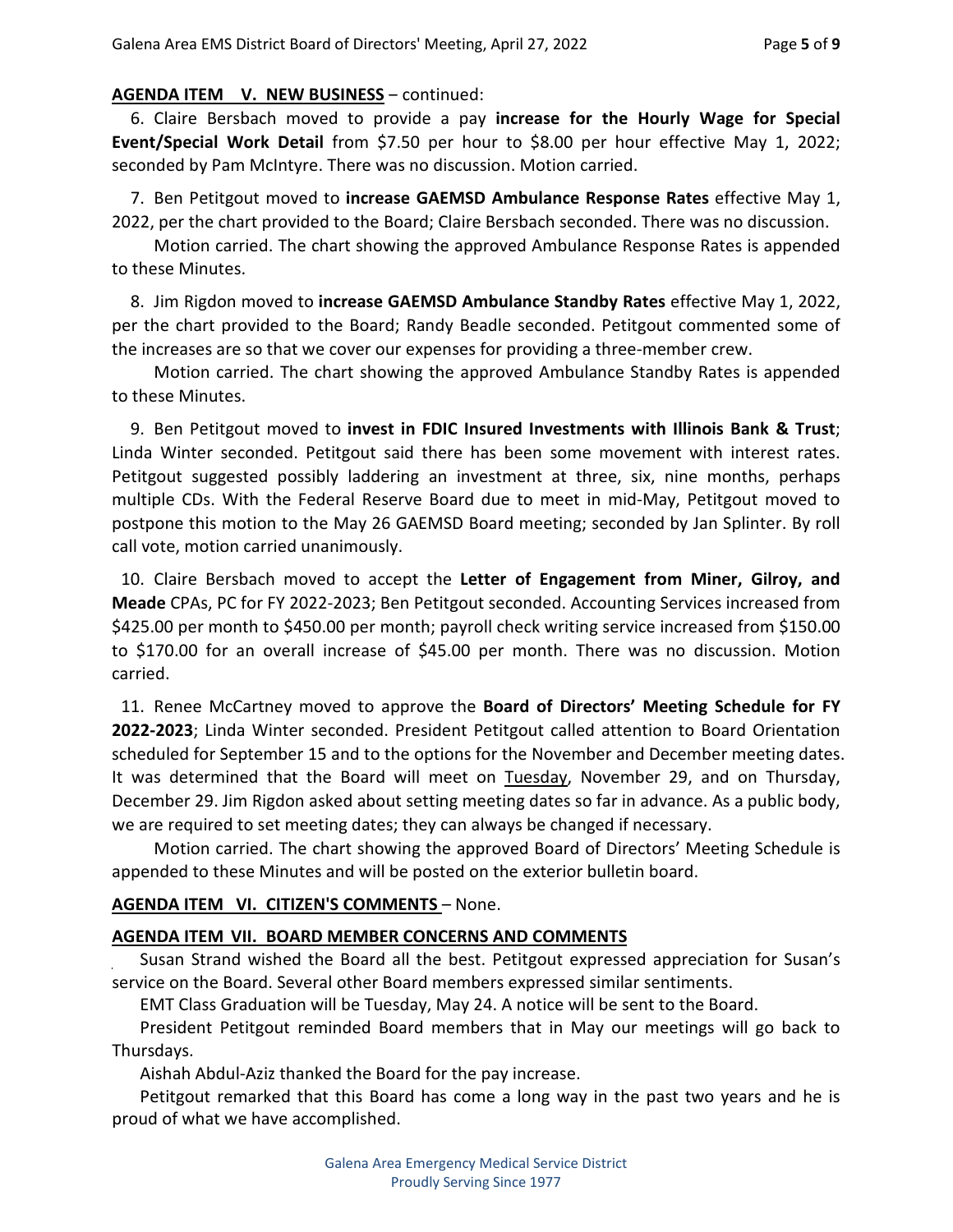## **AGENDA ITEM VIII. ADJOURNMENT**

 Susan Strand moved to adjourn the meeting; seconded by Randy Beadle. Motion carried. President Petitgout adjourned the meeting at 7:20 p.m. until the GAEMSD **Annual Meeting on Thursday, May 26, 2022**, at 6:30 p.m. followed by the **regular Board of Directors' meeting at 7:00 p.m**. at the Galena Area EMS District Board Room, 217 Summit Street, in Galena, Illinois.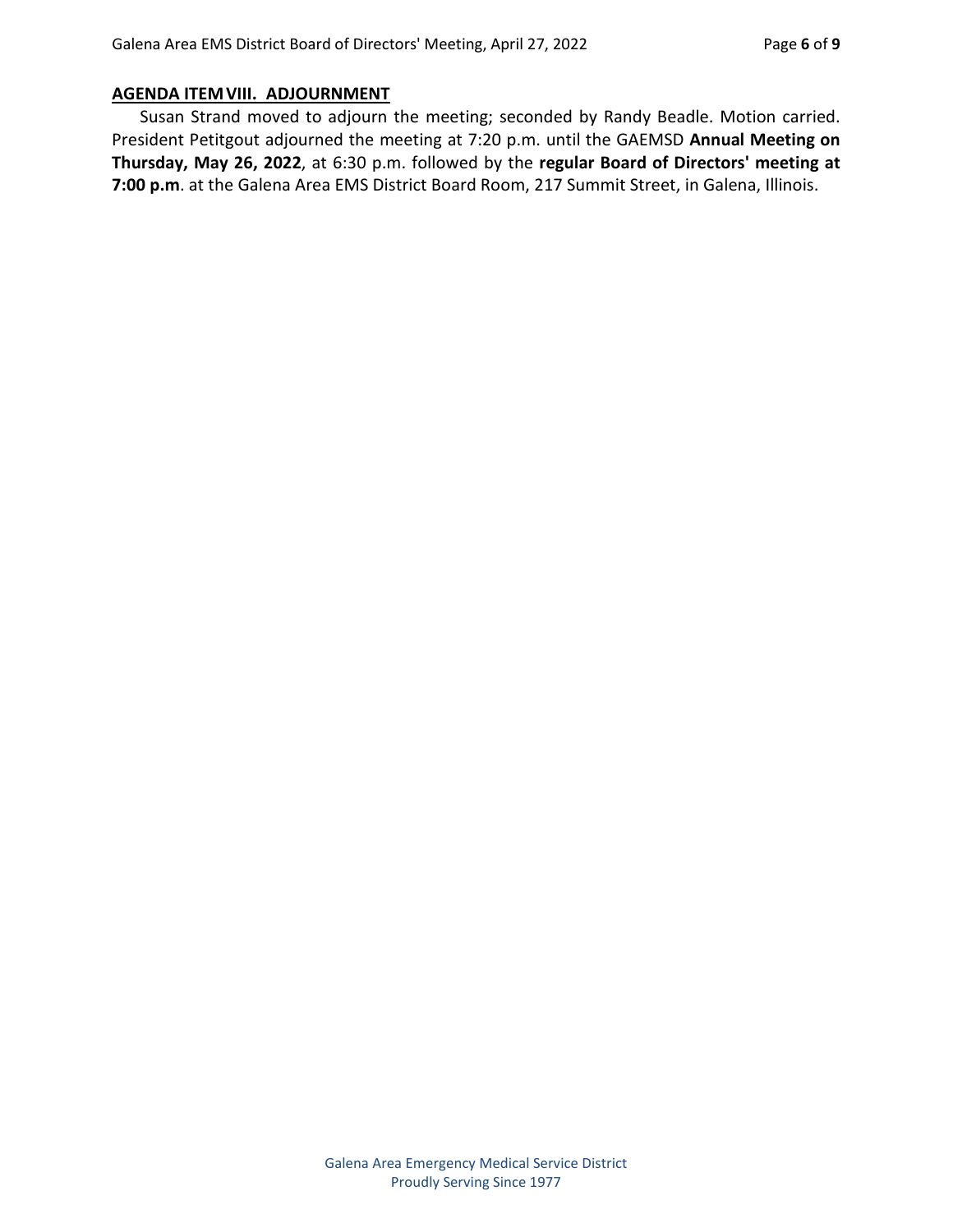| Date Proposed                         | 03-25-2021 | 04-27-2022 |                 |
|---------------------------------------|------------|------------|-----------------|
| Date Approved                         | 04-22-2021 | 04-27-2022 |                 |
| Date Effective                        | 05-01-2021 | 05-01-2022 |                 |
|                                       |            |            | <b>IMPACT %</b> |
| Mileage                               | 20.00      | 22.00      | 1.10%           |
| <b>BLS / Resident</b>                 | 600.00     | 650.00     | 个<br>1.08%      |
| <b>BLS / Non-Resident</b>             | 700.00     | 750.00     | 1.07%<br>个      |
| ALS 1 / Resident                      | 850.00     | 900.00     | 1.05%<br>个      |
| ALS 1 / Non-Resident                  | 950.00     | 950.00     | -0-             |
| ALS 2 / Resident                      | 1,000.00   | 1,000.00   | -0-             |
| ALS 2 / Non-Resident                  | 1,100.00   | 1,200.00   | 1.09%<br>↑      |
| ALS Intercept                         | 350.00     | 350.00     | -0-             |
| Refusal / Resident                    | 300.00     | 300.00     | -0-             |
| Refusal / Non-Resident                | 400.00     | 300.00     | 0.75%           |
| DUI (IL State Law)                    | 500.00     | 500.00     | -0-             |
| HazMat Standby Per Crew (x3) per hour | 300.00     |            |                 |

#### **GALENA AREA EMS DISTRICT – AMBULANCE RESPONSE RATES**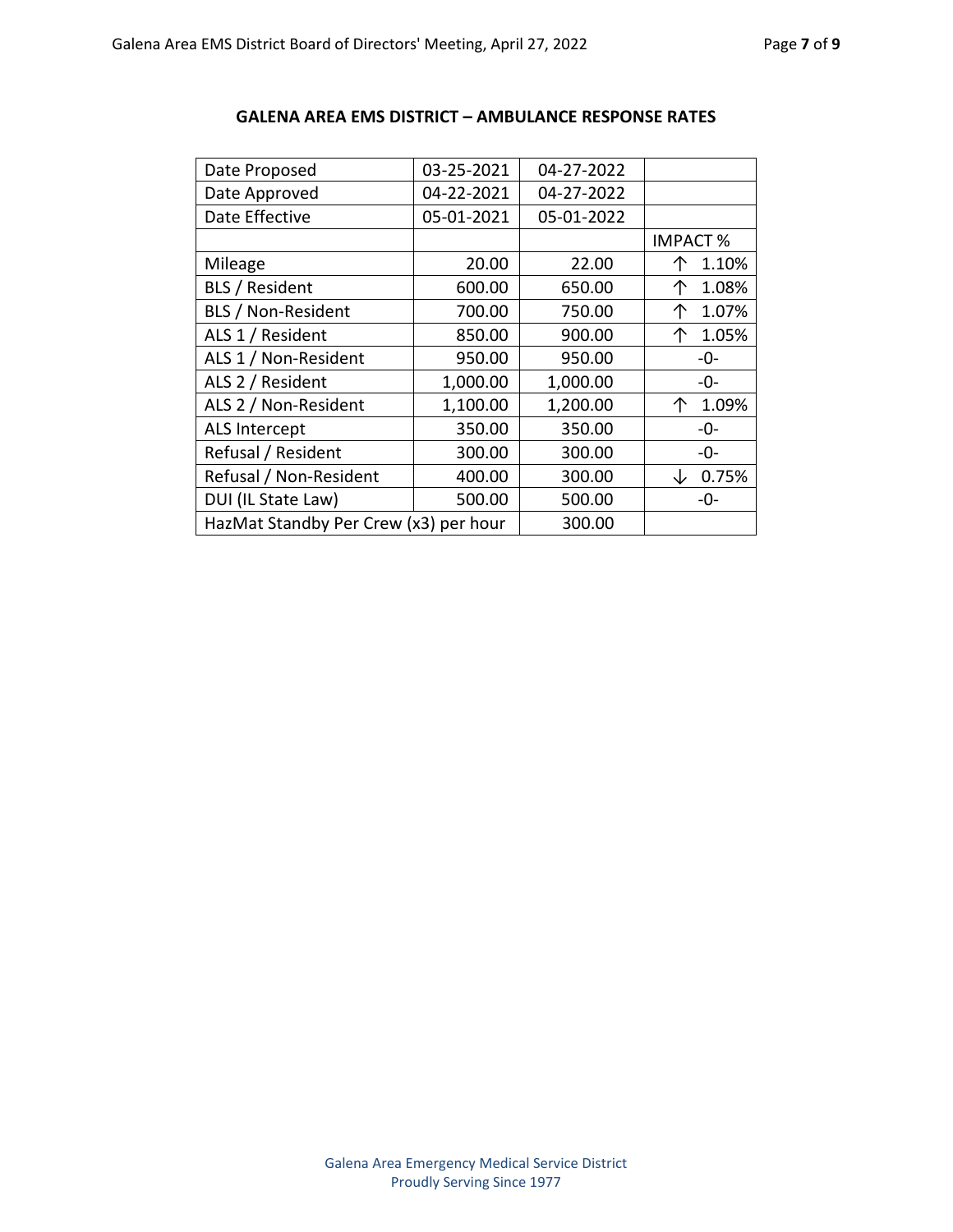## **GALENA AREA EMERGENCY MEDICAL SERVICE DISTRICT**  Effective 05-01-2022, Galena Area EMS Standby Rates:

Galena Parades: No Charge Galena Football: \$40.00/Game

If an event charges a mandatory fee for those attending or participating:

| <b>CREW SIZE</b> | <b>TIME FRAME</b>  |              | <b>FEE</b> |
|------------------|--------------------|--------------|------------|
| Three $(3)$      | One hour or less   | 1 hour       | 75.00      |
| Three $(3)$      | One to two hours   | 1 to 2 hours | 105.00     |
| Three $(3)$      | Two to four hours  | 2 to 4 hours | 150.00     |
| Three $(3)$      | Four to six hours  | 4 to 6 hours | 185.00     |
| Three $(3)$      | Six to eight hours | 6 to 8 hours | 220.00     |

If an event does **not** charge a mandatory fee for those attending or participating:

| <b>CREW SIZE</b> | <b>TIME FRAME</b>  |              | FEE    |
|------------------|--------------------|--------------|--------|
| Three $(3)$      | One hour or less   | 1 hour       | 40.00  |
| Three $(3)$      | One to two hours   | 1 to 2 hours | 55.00  |
| Three $(3)$      | Two to four hours  | 2 to 4 hours | 110.00 |
| Three $(3)$      | Four to six hours  | 4 to 6 hours | 155.00 |
| Three $(3)$      | Six to eight hours | 6 to 8 hours | 200.00 |

Galena Area EMS will not charge any organization or group in which the coverage is provided by the on-duty personnel who may need to respond to calls during the event.